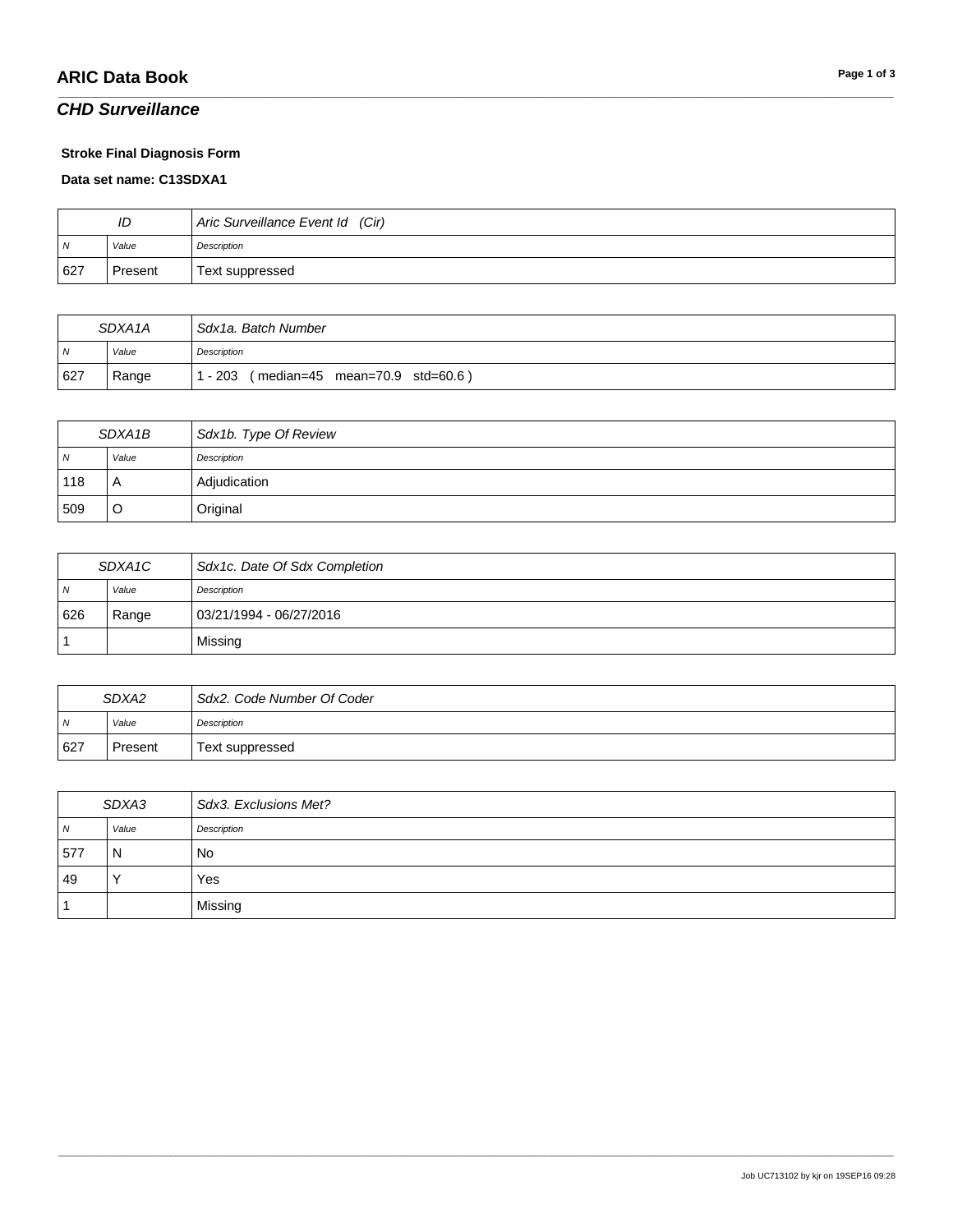# **ARIC Data Book Page 2 of 3**

## *CHD Surveillance*

|                | SDXA4A | Sdx4a, 1st Exclusion Condition                                                                                                                                                                                                                                        |
|----------------|--------|-----------------------------------------------------------------------------------------------------------------------------------------------------------------------------------------------------------------------------------------------------------------------|
| $\overline{M}$ | Value  | Description                                                                                                                                                                                                                                                           |
| 17             |        | Major head (brain) trauma; e.g. epidural hematoma, subdural hematoma, skull fracture                                                                                                                                                                                  |
| 6              | 2      | Neoplasm; e.g., primary or metastatic brain/CNS neopalsia (malignant or benign)                                                                                                                                                                                       |
| 10             | 3      | Coma due to metabolic disorders or disorders of fluid or electrolyte balance; e.g., due to diabetes, hypoglycemia,<br>epilepsy, hypovolemia, poisoning, drug overdose, uremia, or liver disease                                                                       |
|                | 4      | Vasculitis involving the brain; e.g., SLE, radiation, etc.                                                                                                                                                                                                            |
|                | 5      | Peripheral neuropathy                                                                                                                                                                                                                                                 |
| 9              | 6      | Hematologic abnormalities (considered exclusionary if present prior to evnent under consideration); e.g.,<br>thrombogenic conditions (e.g. DIC) are exclusionary for thrombotic or embolic strokes, hemorrhagic conditions (e.g.<br>DIC, anticoagulant or thrombolyti |
|                |        | CNS infection: brain abscess, granulomas, meningitis, encephalitis, or any specific infection involving the brain or<br>meninges                                                                                                                                      |
| 578            |        | Missing                                                                                                                                                                                                                                                               |

\_\_\_\_\_\_\_\_\_\_\_\_\_\_\_\_\_\_\_\_\_\_\_\_\_\_\_\_\_\_\_\_\_\_\_\_\_\_\_\_\_\_\_\_\_\_\_\_\_\_\_\_\_\_\_\_\_\_\_\_\_\_\_\_\_\_\_\_\_\_\_\_\_\_\_\_\_\_\_\_\_\_\_\_\_\_\_\_\_\_\_\_\_\_\_\_\_\_\_\_\_\_\_\_\_\_\_\_\_\_\_\_\_\_\_\_\_\_\_\_\_\_\_\_\_\_\_\_\_\_\_\_\_\_\_\_\_\_\_\_\_\_\_\_\_\_\_\_\_\_\_\_\_\_\_\_\_\_\_\_\_\_\_\_\_\_\_\_\_\_\_\_\_\_\_\_\_\_\_\_\_\_\_\_\_\_\_\_\_\_\_\_\_

| SDXA4B |       | Sdx4b, 2nd Exclusion Condition                                                       |
|--------|-------|--------------------------------------------------------------------------------------|
| N      | Value | Description                                                                          |
|        |       | Major head (brain) trauma; e.g. epidural hematoma, subdural hematoma, skull fracture |
|        |       | Neoplasm; e.g., primary or metastatic brain/CNS neopalsia (malignant or benign)      |
| 624    |       | Missing                                                                              |

| SDXA4C |       | Sdx4c, 3rd Exclusion Condition                                                  |
|--------|-------|---------------------------------------------------------------------------------|
| - N    | Value | Description                                                                     |
|        |       | Neoplasm; e.g., primary or metastatic brain/CNS neopalsia (malignant or benign) |
| 626    |       | Missing                                                                         |

|                  | SDXA5 | Sdx5. Stroke Diagnosis                               |
|------------------|-------|------------------------------------------------------|
| $\boldsymbol{N}$ | Value | Description                                          |
|                  | A     | Definite Subarachnoid Hemorrhage<br>(SAH)            |
| 29               | в     | Definite Brain Hemorrhage (IPH)                      |
| 234              | C     | Definite Brain Infarction, Thrombotic (TIB)          |
| 70               | D     | Definite Brain Infarction, Non-cartoid Embolic (EIB) |
| $\overline{2}$   | Е     | Probable Subarachnoid Hemorrhage                     |
| 73               | G     | Probable Brain Infarction, Thrombotic                |
| 11               | н     | Probable Brain Infarction, Non-carotid Embolic       |
| $\overline{7}$   |       | Possible Stroke of Undetermined Type                 |
| 144              |       | (specify below)<br>Other                             |
| 50               |       | Missing                                              |

\_\_\_\_\_\_\_\_\_\_\_\_\_\_\_\_\_\_\_\_\_\_\_\_\_\_\_\_\_\_\_\_\_\_\_\_\_\_\_\_\_\_\_\_\_\_\_\_\_\_\_\_\_\_\_\_\_\_\_\_\_\_\_\_\_\_\_\_\_\_\_\_\_\_\_\_\_\_\_\_\_\_\_\_\_\_\_\_\_\_\_\_\_\_\_\_\_\_\_\_\_\_\_\_\_\_\_\_\_\_\_\_\_\_\_\_\_\_\_\_\_\_\_\_\_\_\_\_\_\_\_\_\_\_\_\_\_\_\_\_\_\_\_\_\_\_\_\_\_\_\_\_\_\_\_\_\_\_\_\_\_\_\_\_\_\_\_\_\_\_\_\_\_\_\_\_\_\_\_\_\_\_\_\_\_\_\_\_\_\_\_\_\_